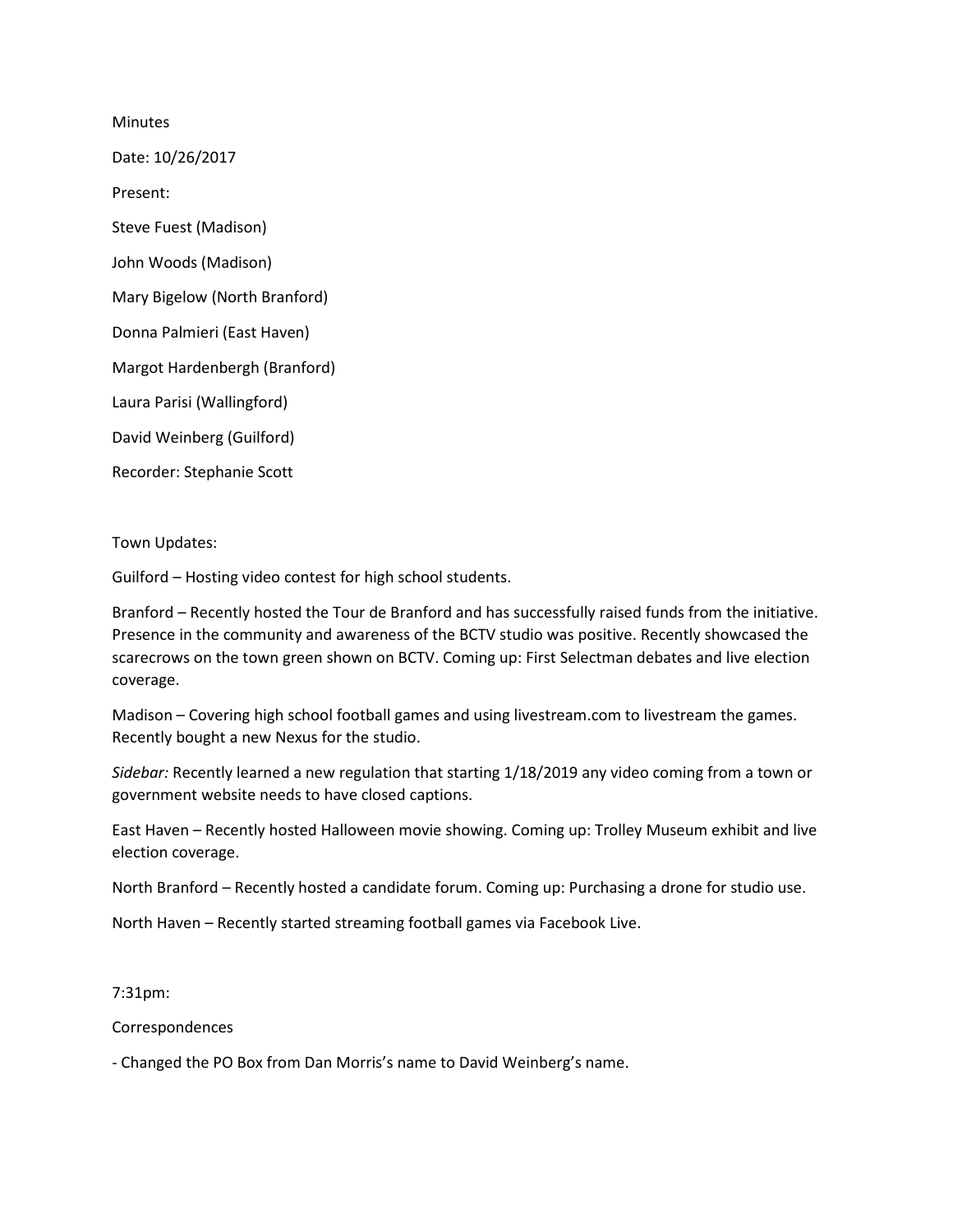-Complaint: Lack of privacy on mail return addresses for billings. (Mary)

-Laura met a woman from Milford TV (Kara Flannery) and invited her to attend this meeting because she was interested in getting more ideas on how to engage people with cable TV.

-Steve Fuest to get in contact with Kara Flannery.

7:38pm:

Discussion on Steve Fuest Motion

-Motion to adjust insurance provisions wording to: "The council provides up to \$2,100 for the insurance for our comprehensive policy for 2018"

-First: Steve

-Second: Donna

-None oppose

Motion passes.

*Sidebar:* All stations need to be notified to pay the \$580 for insurance. Moving forward, at the annual meeting we should offer the opportunity for other towns to participate.

7:46pm:

Motion to approve the minutes from the August meeting

-First: Steve

-Second: Mary

-None oppose

-Abstain: Donna and Margot

Motion passes.

7:49pm:

David's Update on Comcast

-ESPN Classic no longer available

-Channel name changes CSN New England, NBC Boston

-RLTV has been renamed Newsie

-Web page www.xfinitytv.com/contractrenewals is a site we can view with various contract providers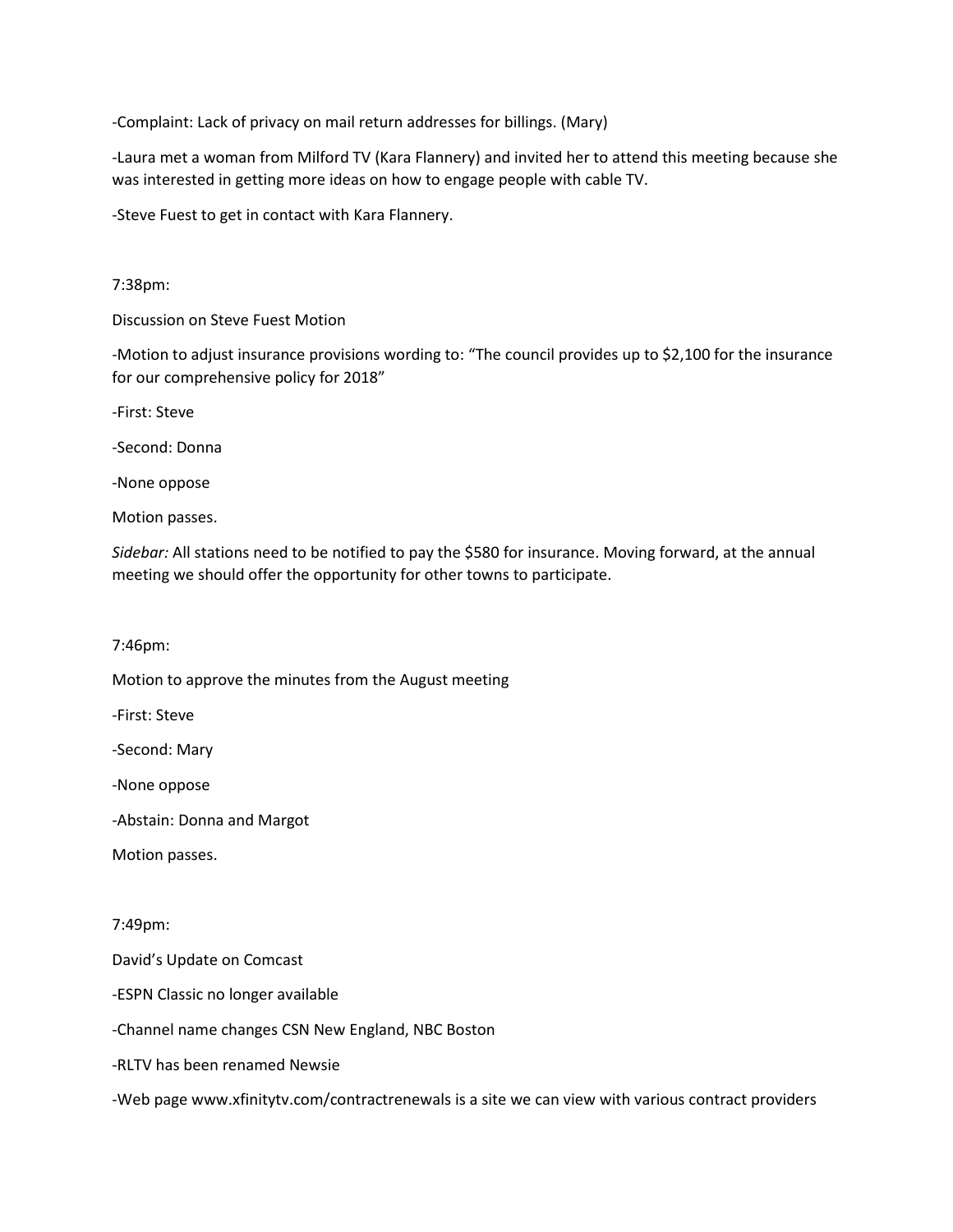-Newly redesigned bill

-New section summarizing the monthly bill and detailed list of charges on the following page

-David Bogan is a point of contact listed

Treasurer's Report for 10/26/2017

-\$1,165 deposits (insurance payments; someone is owed \$5) -\$5 has been donated by Madison -\$43.98 expenses (2 months of website, Now \$21.99) -\$90 (recording secretary) -\$40 (Walter Mann website upkeep) -\$94 (PO Box) --TOTAL EXPENSES: \$267.98 -CHECKING BALANCE: \$3,546.23 -Interest on CD 8/31 \$2.19 9/30 \$2.12 -CD BALANCE: \$12,942.78 TOTAL CASH RESERVE: \$16,489.01

Guilford Savings Account Update

Freedom Business Checking now called Business Checking

-Requires online statements

-Account will receive the first 100 items free of charge

-40 bill payments free per month

-Access to view business and consumer accounts

-All executive committee members to have access to the account